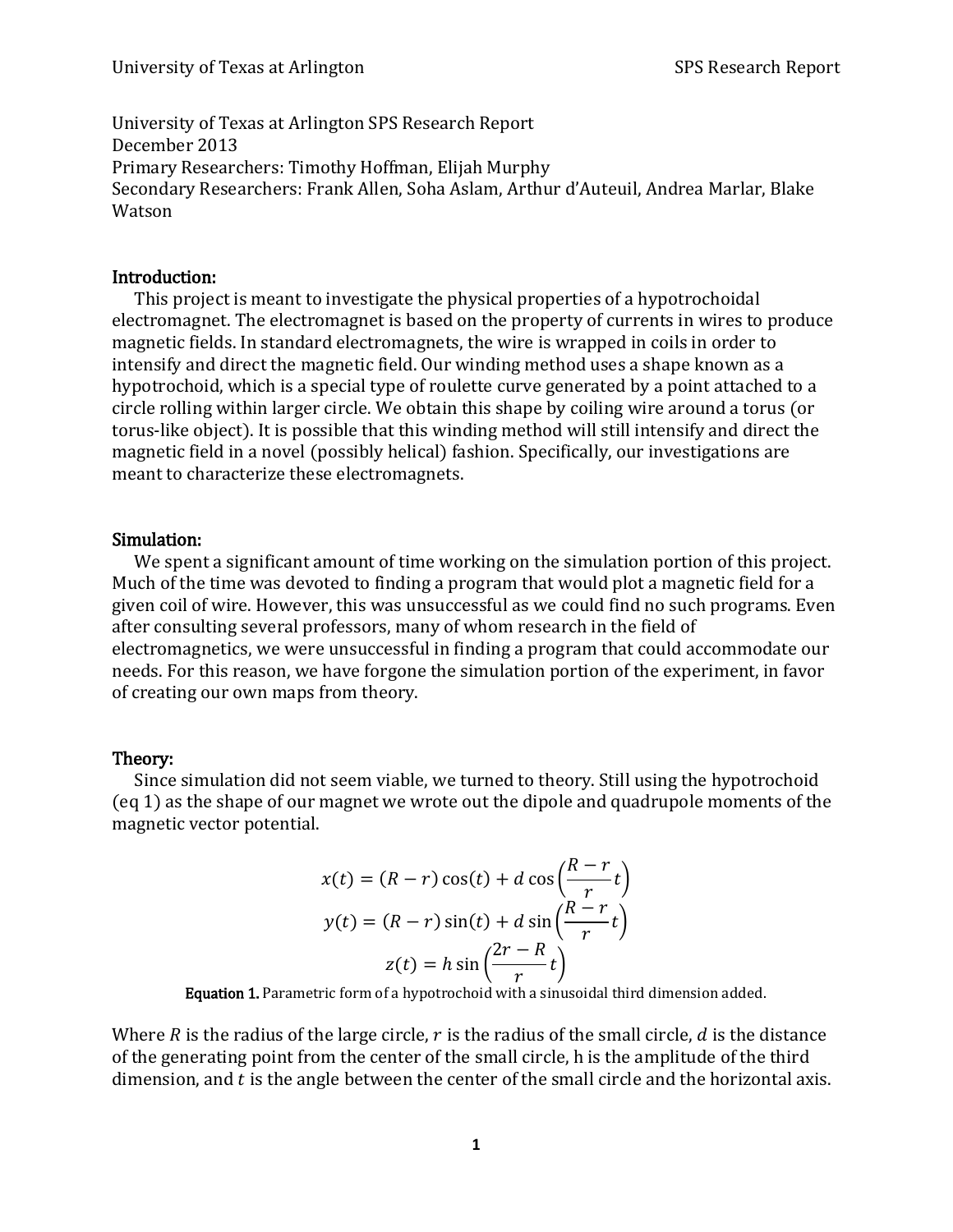This method also turned out to be nontrivial as the dipole moment has over 30 terms and the quadrupole moment has over 100. These moments must be turned back into rectangular coordinates and then curled in order to finally obtain the theoretical magnetic field. This problem has so far stonewalled us due to a lack of understanding of the equations that govern the hypotrochoid. In the future, we would work further on the theoretical equation and hopefully input it into a program (such as ROOT or Mathematica) in order to map the entire theoretical magnetic field. This would allow us to compare our theory with experimental data in order to support the experimental results.

### Experiment:

### Prototypes:

We currently have a total of five prototypes. The five prototypes are: "original" (figure 1), "Small" (figure 2), "Medium" (figure 3), "Large" (figure 4), "Flat" (figure 5). The fifth prototype turned out to have an electrical short in it and is currently inoperable. More prototypes can be constructed in the future, if a broader selection is needed. The Original prototype was built early on as our first foray into this project. However, the small wire took issue with the large current that we pushed through the coil and would sometimes begin to emit a metallic odor. In order to remedy this problem we constructed the other prototypes mentioned above with much thicker wire at various sizes in order to investigate their varying magnetic fields.



Figure 1. The "Original" prototype consisting of twelve loops and twelve winds of 45 gauge wire. The outer diameter of the torus measures 26 cm.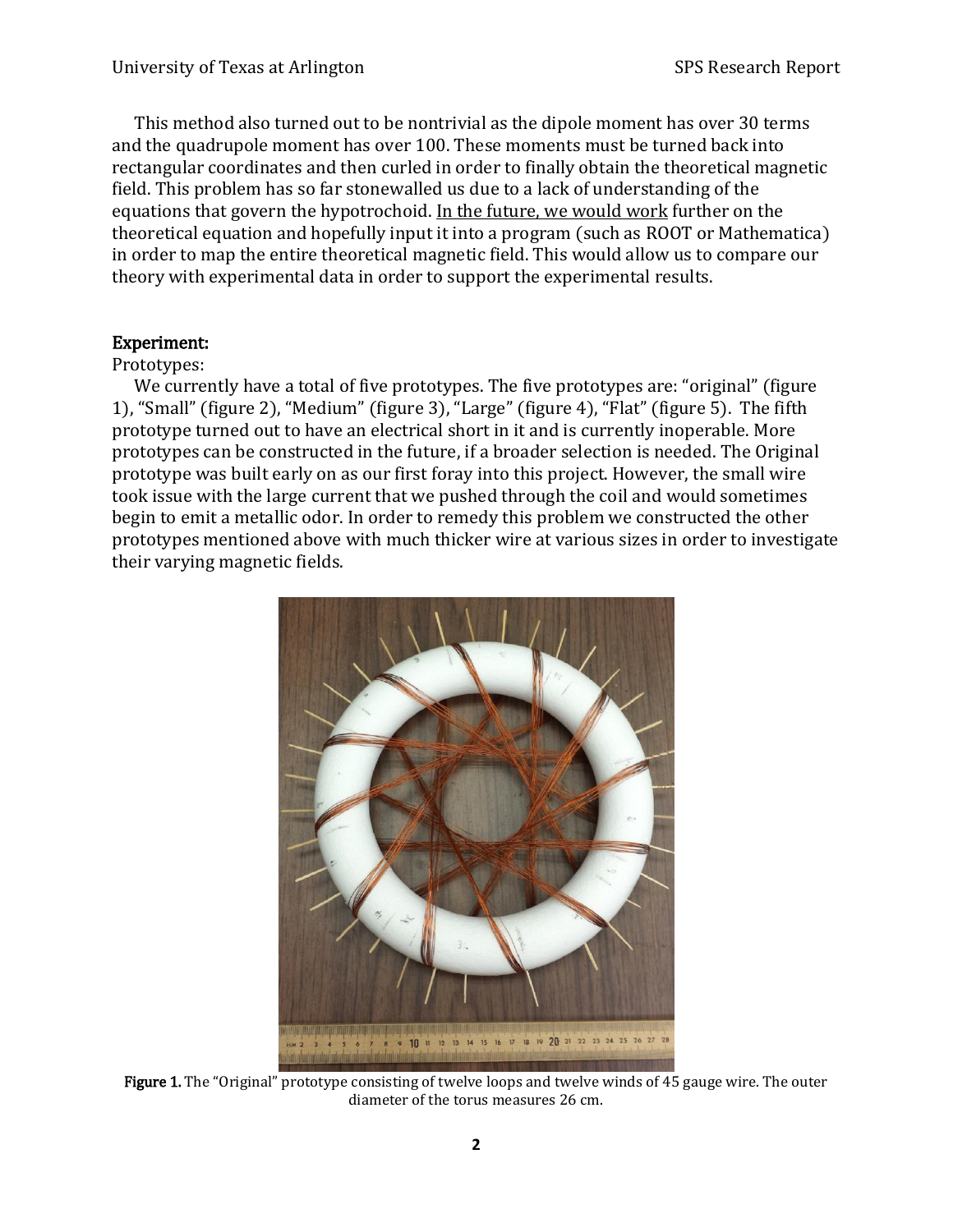

Figure 2. The "Small" prototype consisting of twelve loops and ten winds of 16 AWG wire. The outer diameter of the torus measures 21 cm.



Figure 3. The "Medium" prototype consisting of twelve loops and ten winds of 16 AWG wire. The outer diameter of the torus measures 26 cm.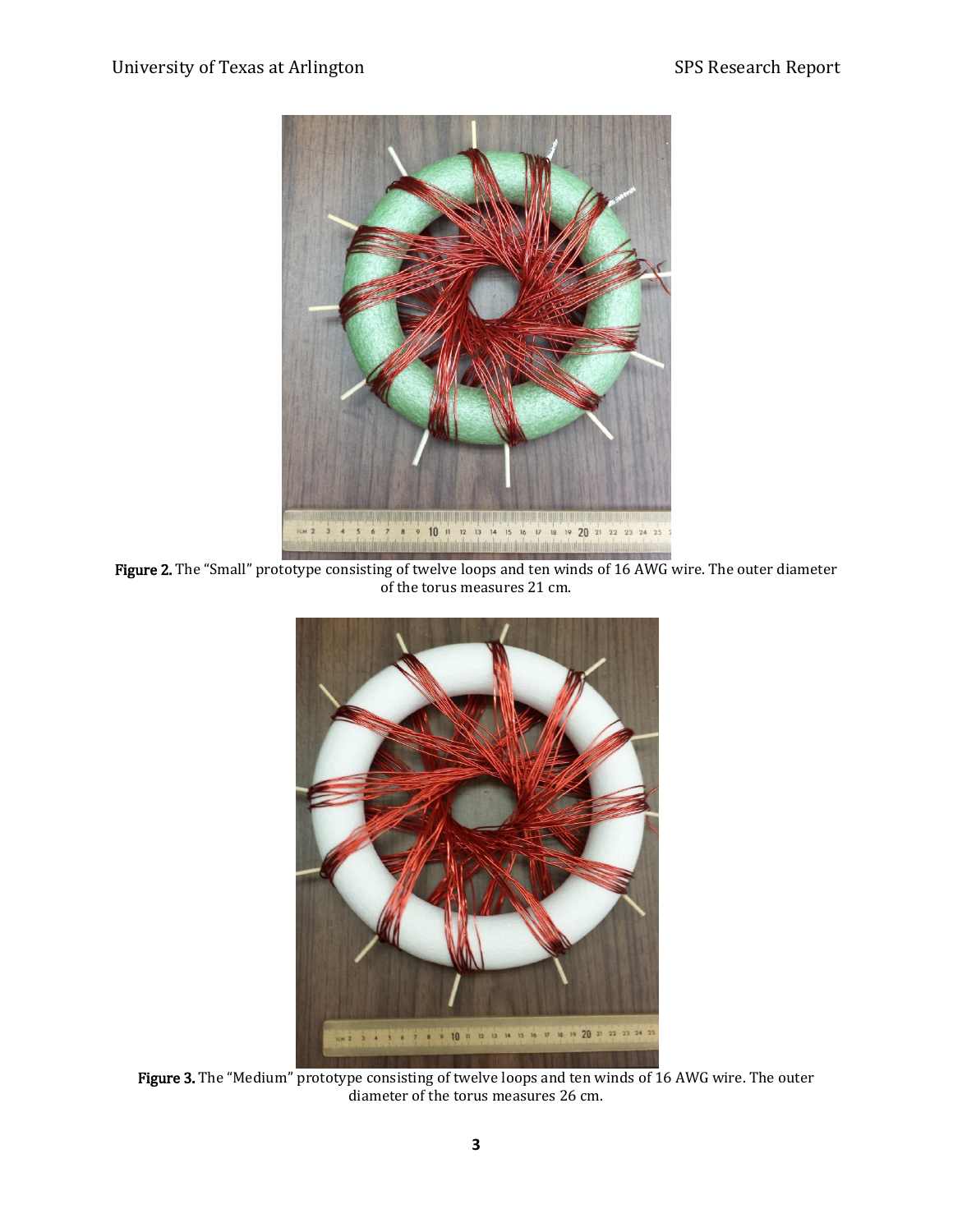

Figure 4. The "Large" prototype consisting of twelve loops and ten winds of 16 AWG wire. The outer diameter of the torus measures 40 cm.



Figure 5. The "Flat" prototype consisting of twelve loops and ten winds of 16 AWG wire. The outer diameter of the torus measures 27 cm.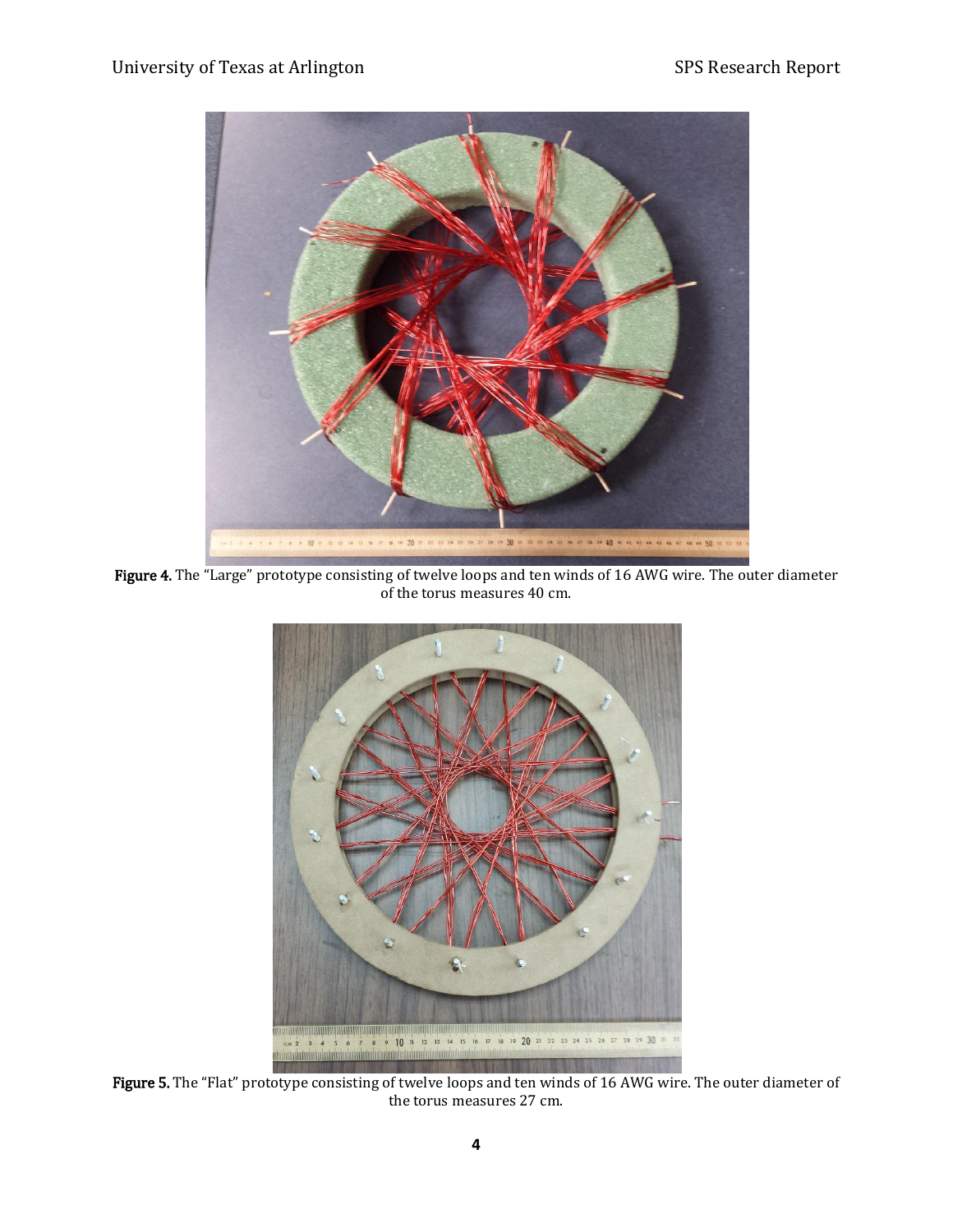#### Experiment to Date:

We tested the prototypes discussed above using a power supply obtained second-hand from our physics department. This power supply has a range of 0-30 Volts and 0-3 Amps, but does not have an accurate display and its output can occasionally fluctuate wildly without being touched. In order to obtain an accurate measurement of the output voltage and the current being generated, we connected two digital multimeters to the circuit to be used as an ammeter and voltmeter. The resulting circuit is shown in Figure 6.



Figure 6. Schematic of the testing circuit. A represents the digital ammeter, V represents the digital voltmeter, DUT is the device under test, and R encapsulates all resistors of the entire circuit.

In order to measure the magnetic field being produced, we borrowed a Gaussmeter from Dr. Liu of UT Arlington. The Gaussmeter was suspended over the prototypes via a lever support system. This allowed us to maintain a desired position over the apparatus during each testing. The problem came, however, when we discovered that the gauss meter was not very precise; repeated measurements of the magnetic field of the prototype in the same location could have varying values by up to  $\pm 30\%$ . This meant that many of our results were not repeatable. In December a new Gaussmeter became available from the department which did not have this issue. Using this Gaussmeter, we obtained the measurements shown below in Table 1 of the data section. However, this Gaussmeter still did not suit our needs, because the probe was only sensitive to one axis of measurements. This meant that in order to generate a three-dimensional magnetic field, we had to rotate the Gaussmeter to the three orthogonal axes. This proved difficult, however, because it was not possible to be sure that we were perpendicular to the other axes. Those six degrees-offreedom create a system where it is difficult to control orthogonality using a singledimensional probe.

Data:

We have obtained basic data for all working prototypes (Table 1). The basic data represents the maximum magnetic field measured for each prototype from the center point of each torus. This data shows the trend of magnetic field strength decreasing as the size of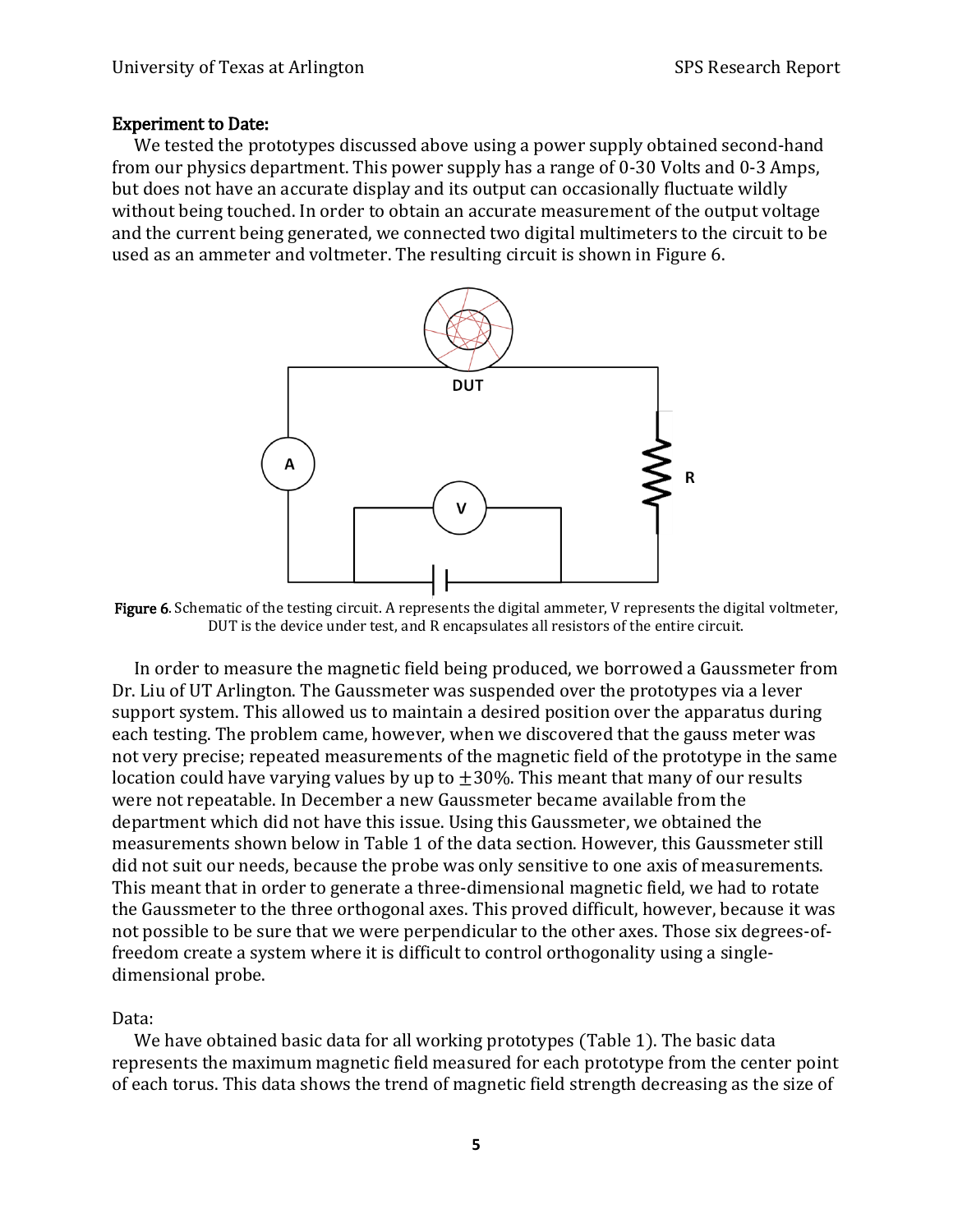the torus is increased. This is an expected result, because as the wires move further from the center, the magnetic contribution diminishes.

|          | Volts | Current | <b>Magnetic Field</b> |  |
|----------|-------|---------|-----------------------|--|
|          | (V)   | (A)     | (G)                   |  |
| Original |       | 1.03    | 8.8                   |  |
| Small    | 2.7   | 1.05    |                       |  |
| Medium   | 2.8   | 1.04    | 7.4                   |  |
| Large    | 3.4   | 1.01    | 49                    |  |

Table 1. The relationship between the prototype and the magnetic field. The voltage and current are given as a comparison. Note, the flat prototype had a Short and did not function.

Notice that field strength increases for decreasing torus radius.

We also obtained graphs of the magnetic field versus the current passing through the circuit. This was done to show that any conclusions made thus far could be applied to the magnetic fields at any reasonable current by applying a linear relationship between the current and magnetic field. These data are shown in Figures 7 and 8.



Figure 7. The magnetic field as a function of current at the center of the Medium torus.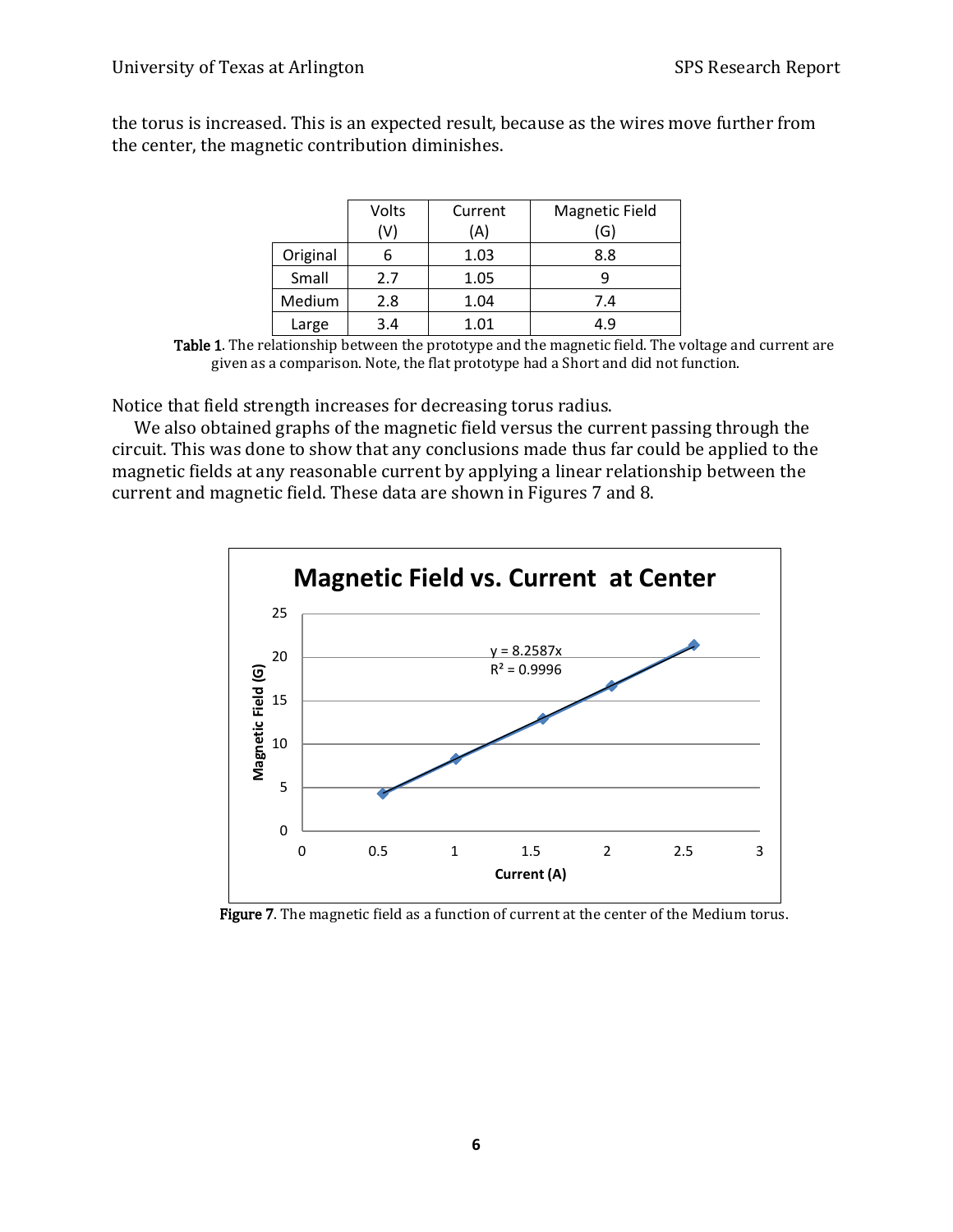

Figure 8. The magnetic field as a function of current 2.85 cm above the center of the Medium torus.

The z direction (which is defined to be perpendicular to the plane of the torus) of the Medium torus (Figure 9) was mapped; this map gives a general feel for the magnetic field produced by the torus. The brightness denotes magnitude so that lighter regions are larger and darker regions are smaller (even negative) in magnitude. This map shows the field pointing up from the center of the torus, looping around the torus, and pointing downward along the outer perimeter. Since the new Gaussmeter was only obtained in December, there has not yet been time to measure the x and y directions of the magnetic field. However as has been stated previously, large errors would be introduced by assuming that we could place the Gaussmeter probe at orthogonal angles. This could be remedied in the future by obtaining a three-axis Gaussmeter that would be capable of measuring the magnetic field in all three Cartesian directions simultaneously. Note that the during the measurements that produced Figure 7 there was a  $\pm 0.2$  G noise and the voltage and current varied from 3.05 to 3.25 Volts and from 1.03 to 1.13 Amps respectively. This variation came from our power supply, and in the future a better power supply would need to be obtained in order to increase precision and accuracy in the experiment.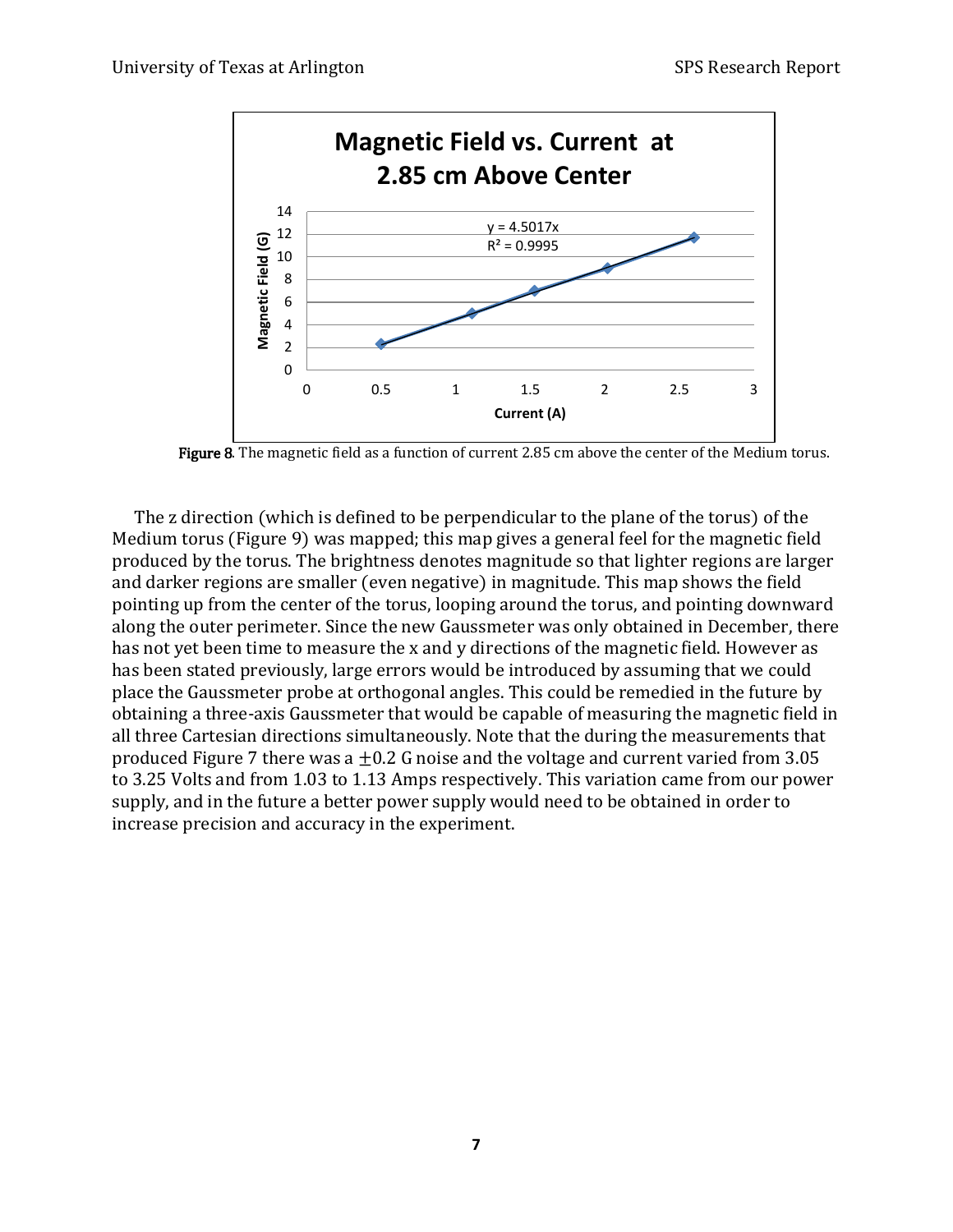# University of Texas at Arlington SPS Research Report



Figure 9. The distribution of magnetic field in the z direction for the Medium prototype at 6 mm above the center of the torus. Here, brightness denotes magnitude where lighter is larger. The top image shows the raw data while the bottom uses Mathematica's interpolation order setting of 1 to smooth the picture.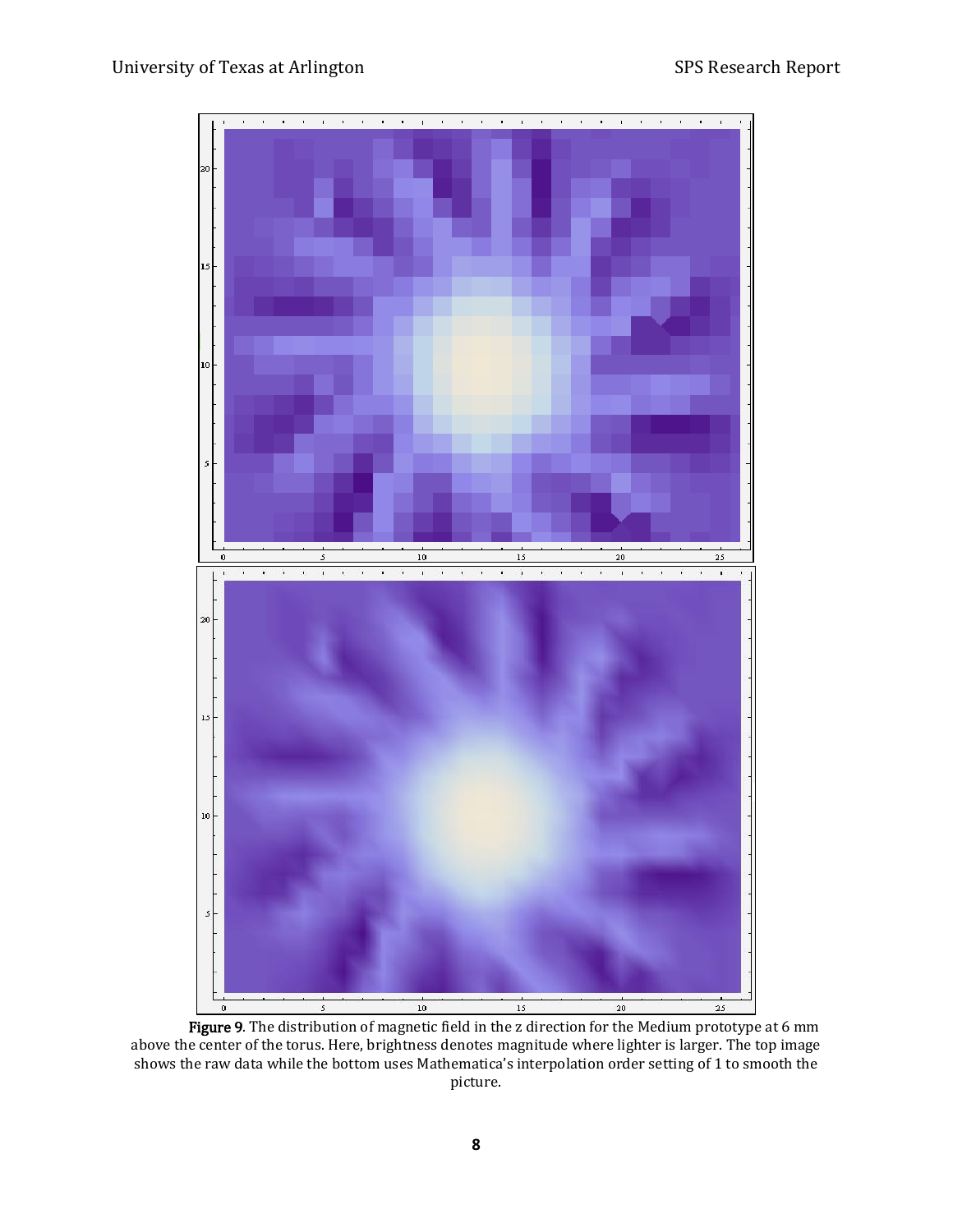# Procedure:

The magnetic field is mapped in the following way: The electromagnet itself is placed over a grid (22 $\times$ 27, 1cm  $\times$  1cm squares) with the Gaussmeter probe fixed above the grid. The center of the magnet is then moved to each intersection of the grid and the resulting magnetic field observed by the (still fixed) sensor recorded. This leads to 594 data points for each height in each direction, or more than 1700 total points for each field at each height using a single-axis probe. In this way we can map the exact magnetic field without moving the probe (which would have caused the probe to rotate, reintroducing our previous problem with orthogonality). Note that this method would not have worked with the original single-axis probe since this method does not address the reproducibility problem encountered with the first probe. Once the data are gathered, Mathematica is used to plot the magnetic field. Figure 10 shows the apparatus used in this test. Note that the use of a three-axis probe would cut down on the amount of work by a factor of three whilst simultaneously increasing the accuracy, precision, and reliability of the experiment.



Figure 10. The set-up of the Gaussmeter probe held in place above the torus and grid. The torus is moved along the grid, simulating the movement of the probe, without interfering with the orientation or position of the probe.

## Data Summary:

From the data we have collected, we can determine that the magnetic fields of the coils are linearly dependent upon the current going through the wire. This is expected due to Ampere's Law of electromagnetism. This principle was verified in Figures 7 and 8. We can therefore justify that any of the conclusions made can be extrapolated for a reasonable range of currents. We have also determined that the maximum magnetic field strength of the tori are related to the size of the torus. Specifically, as you increase the radius of the torus, the magnetic field generated, at a constant current, is decreased. This is consistent with what would be expected from a traditionally wound coil, such as a Helmholtz coil. Finally, we have shown that the magnetic field flows around the magnet similar to a traditional toroidal magnet; strongest at the center and weakest near the perimeter.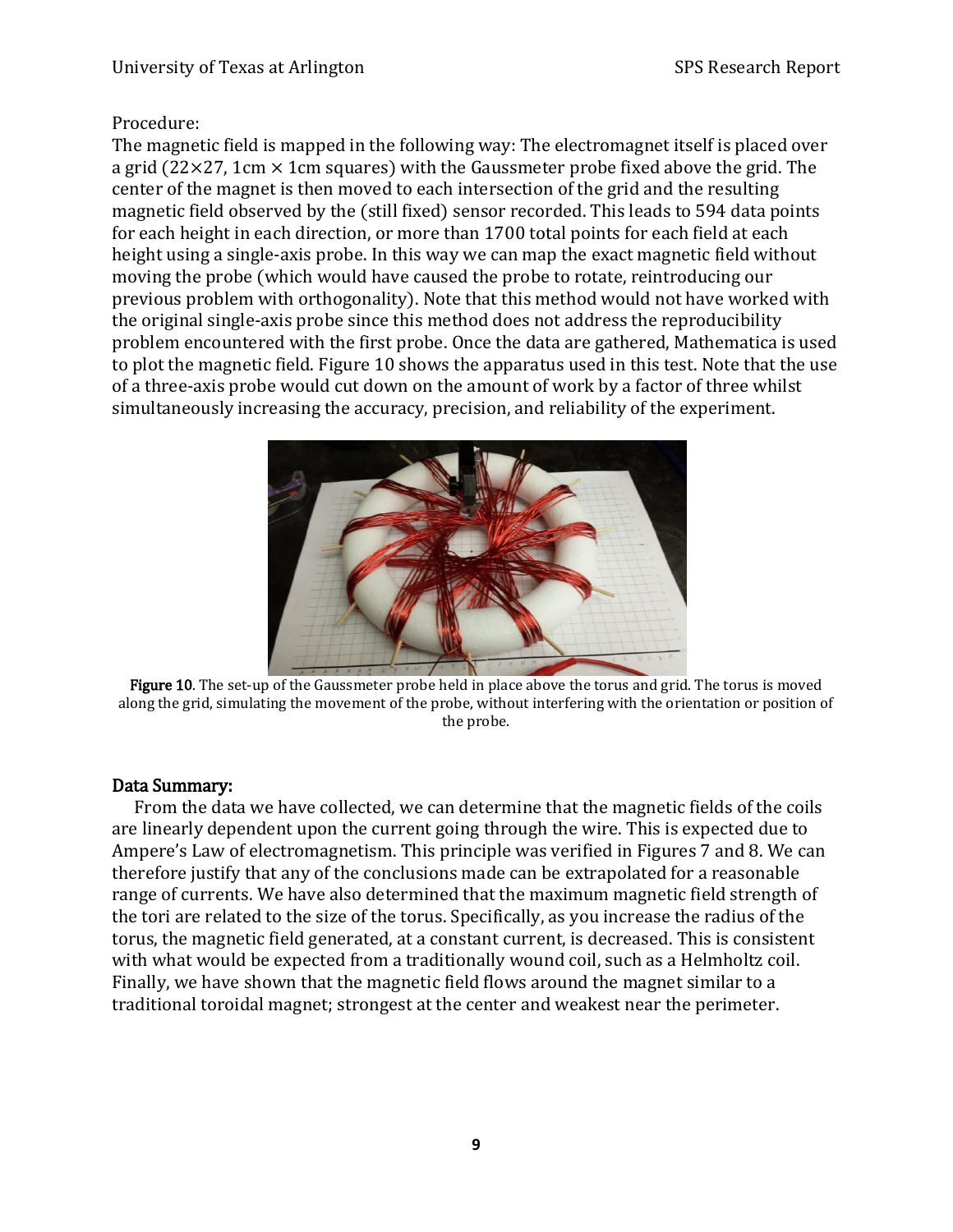| Purchase Item:                | Amount::  | Description:                                   |  |  |
|-------------------------------|-----------|------------------------------------------------|--|--|
| <b>Hardware Supplies</b>      | \$24.95   | Lever arm assembly and mounting equipment      |  |  |
| Digital Multimeters           | \$335.89* | Digital Multimeters for measurements           |  |  |
| <b>Mounting Assembly</b>      | \$7.01    | Gaussmeter Probe Clamp                         |  |  |
| Copper Wire (16 AWG)          | $$69.45*$ | Copper wire for electromagnets                 |  |  |
| Digital Protractor            | \$38.01*  | Protractor for precise angle measurements      |  |  |
| Refreshments                  | \$95.87   | Food for meetings                              |  |  |
| <b>Construction Supplies</b>  | \$20.00   | Toroids and Points (sticks)                    |  |  |
| <b>TOTAL COST</b>             | \$591.18  |                                                |  |  |
| Power Supply (Potential)      | \$100.00* | New Power Supply                               |  |  |
| Gaussmeter (Potential)        | \$780.00* | Three-axis Gaussmeter with USB data recorder   |  |  |
| <b>TOTAL COST</b> (Potential) | \$1471.18 | *amounts do not include shipping and handling. |  |  |

### Expenses:

Table 2. Approximate expenses throughout the project.

To date, we have purchased almost \$600 worth of materials, including the hardware for our apparatus, the wire for the coils, and equipment for measuring properties of our apparatus, such as digital multimeters. Potential future purchases would include a threeaxis Gaussmeter and a new power supply. The Gaussmeter would be a necessary purchase because it would alleviate most of the obstacles that we encountered with the single-axis probe. This Gaussmeter would also reduce the amount of data needed by a factor of three, thereby drastically reducing the amount of time needed to collect data. The power source is also a needed purchase because it would be capable of going up to 10 Amps, allowing us to increase the magnetic field accordingly and reducing the signal to noise ratio of our data. This power supply also has a digital reading, allowing for more accurate determination of the output voltage and current, alleviating the need for the multimeters in the circuit, also cutting down on excess error.

## Potential Timeline

Because of the coming spring semester, times must be extended to account for classes and other responsibilities. Note that purchases cannot be ordered until the university reopens at the earliest.

### January 1-24:

Continue work on the theoretical magnetic field. Complete Mathematica program for mapping the experimental magnetic fields. Adjust apparatus for measuring magnetic field in preparation for the three-axis Gaussmeter and power supply.

January 8 (University reopens) Order the power supply and three-axis Gaussmeter

January 25-March 16 Mapping and data processing for two prototypes